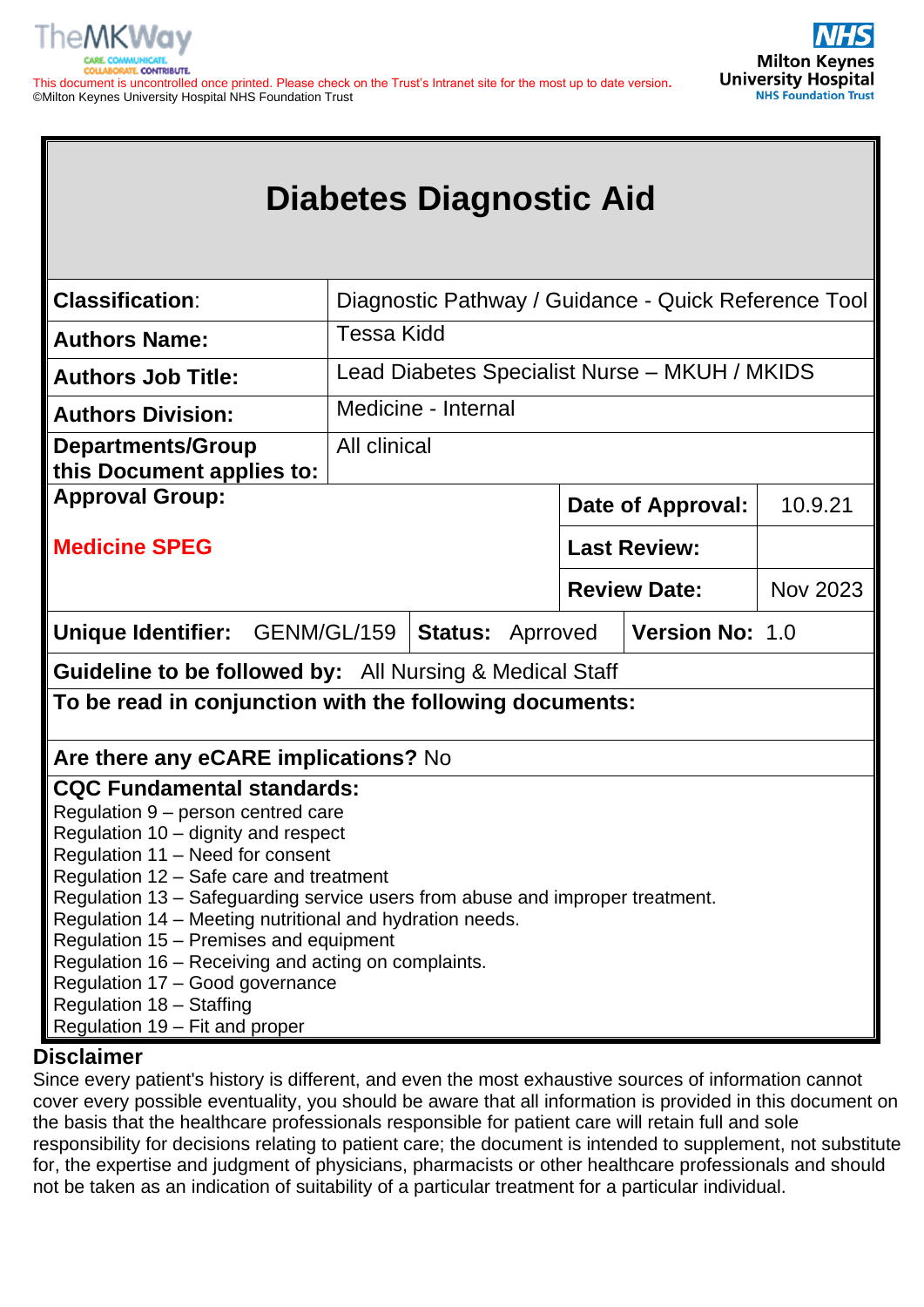

This document is uncontrolled once printed. Please check on the Trust's Intranet site for the most up to date version**.** ©Milton Keynes University Hospital NHS Foundation Trust

# **Diabetes Diagnostic Aid > 18yrs**

#### **Clinician suspects Type 1 or Type 2 Diabetes (raised capillary glucose ≥11.1mmol/l)**

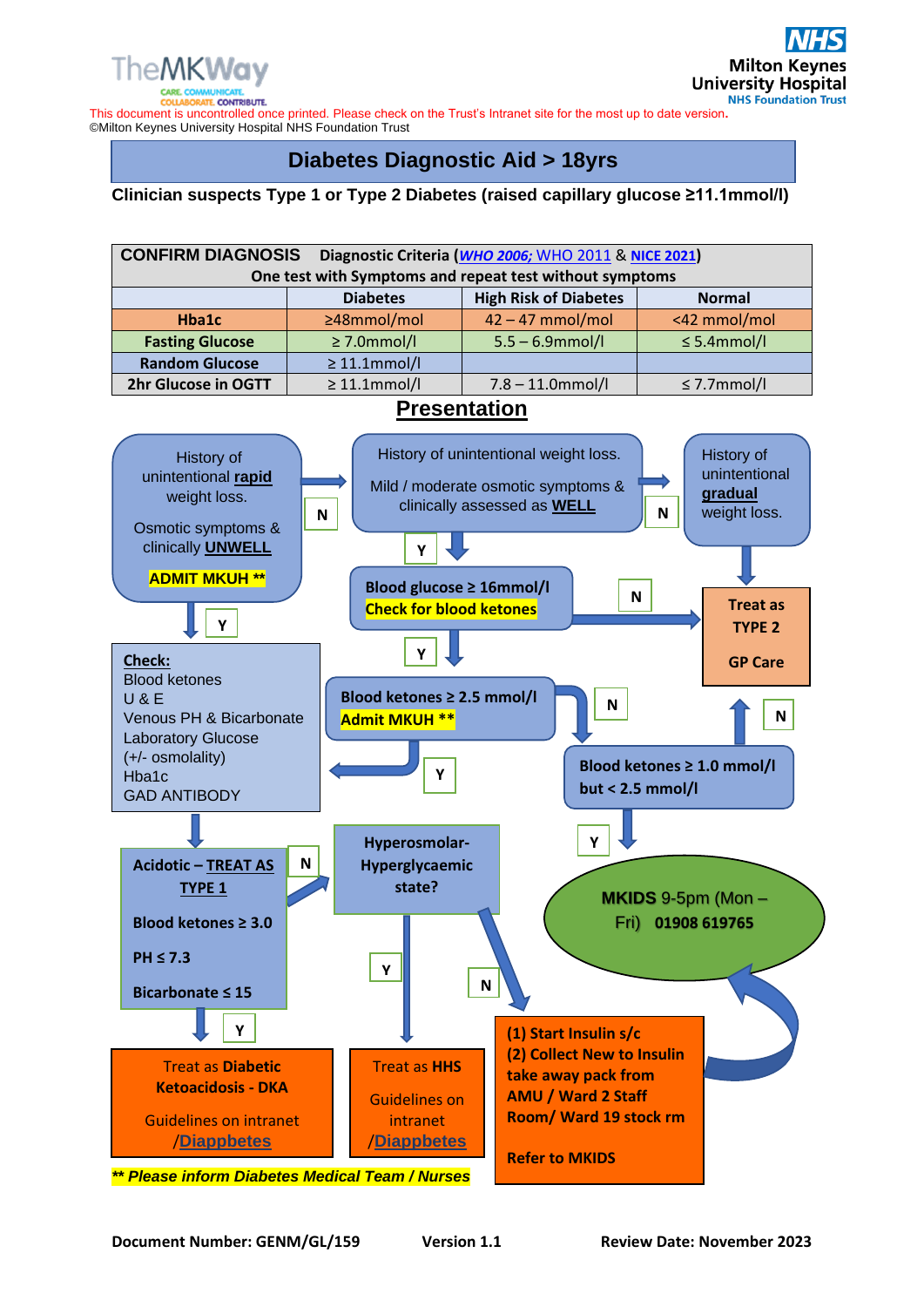This document is uncontrolled once printed. Please check on the Trust's Intranet site for the most up to date version**.** ©Milton Keynes University Hospital NHS Foundation Trust

### **This diagnostic aid is not to replace clinical judgement but to assist the decision-making process.**

- **Seek early advice** from Diabetes Medical Team If Diabetic Ketoacidosis (DKA) or Hyperosmolar Hyperglycaemic state is suspected.
- **Involve** the Diabetes Inpatient Specialist Nurse (DISN)Team as soon as possible (some patients may not need to be admitted).
- **Inform** the DISN team of all newly diagnosed patient with Diabetes.

## **Newly Diagnosed Type 1 Diabetes**

**Priority:** Stop ketone production and avoid DKA (Patients who are clinically well may not need to be admitted if Monday to Friday (9 – 5pm) as you can make MKIDS (Milton Keynes Integrated Diabetes Service) aware, and they should be able to take the patient – 01908 619765 for verbal referral followed up with referral form (see Appendix 1)

|                                                                                                             | <b>Diabetes Team Involved</b>                                                                                                                                                                            | <b>Diabetes Team Unavailable</b>                                                                                                                                    |
|-------------------------------------------------------------------------------------------------------------|----------------------------------------------------------------------------------------------------------------------------------------------------------------------------------------------------------|---------------------------------------------------------------------------------------------------------------------------------------------------------------------|
| <b>Blood glucose and blood</b>                                                                              | Use ward glucose meter -                                                                                                                                                                                 | Use ward ketone meter -                                                                                                                                             |
| ketone monitoring                                                                                           | point of care                                                                                                                                                                                            | point of care                                                                                                                                                       |
| <b>Insulin Regime Choice</b>                                                                                | Tailored to the patient's<br>age, need and ability                                                                                                                                                       | Levemir flexpen or levemir<br>innolet device NICE July 2021<br>$6 - 10$ units twice daily<br>(breakfast and evening meal -<br>sub-cutaneous) is safe to<br>commence |
| <b>Insulin Prescription &amp;</b><br><b>Delivery</b>                                                        | As per Diabetes Team<br>documentation                                                                                                                                                                    | As above (Insulatard)                                                                                                                                               |
| <b>Education / Leaflets</b><br>Patients should be<br>empowered from the outset<br>to deliver their insulin. | glucose meter?<br>Insulin Safety: How to store?<br>Hypoglycaemia treatment<br>DVLA guidance literature                                                                                                   | Can patient test blood glucose / ketones with<br>Right Insulin in the<br>Right dose in the<br><b>Right Way at the</b><br><b>Right Time</b>                          |
| <b>Discharge</b>                                                                                            | $\bullet$<br>blood ketones.<br>Patient has contact details of MKIDS.<br>$\bullet$<br>Referral made to MKIDS (Appendix 1)<br>$\bullet$<br>(less than 4.0mmol/l)<br>Patient has been given take away pack. | Patient has insulin (and enough needles).<br>Patient has a means to test blood glucose and<br>Patient knows how to treat a low blood glucose                        |
| <b>MUST INFORM PATIENT:</b><br>(Safety net advice)                                                          | <b>return to the EMERGENCY DEPARTMENT</b>                                                                                                                                                                | If they cannot tolerate fluids / or they are vomiting and<br>blood ketones >2.0mmol/l and not reducing they must                                                    |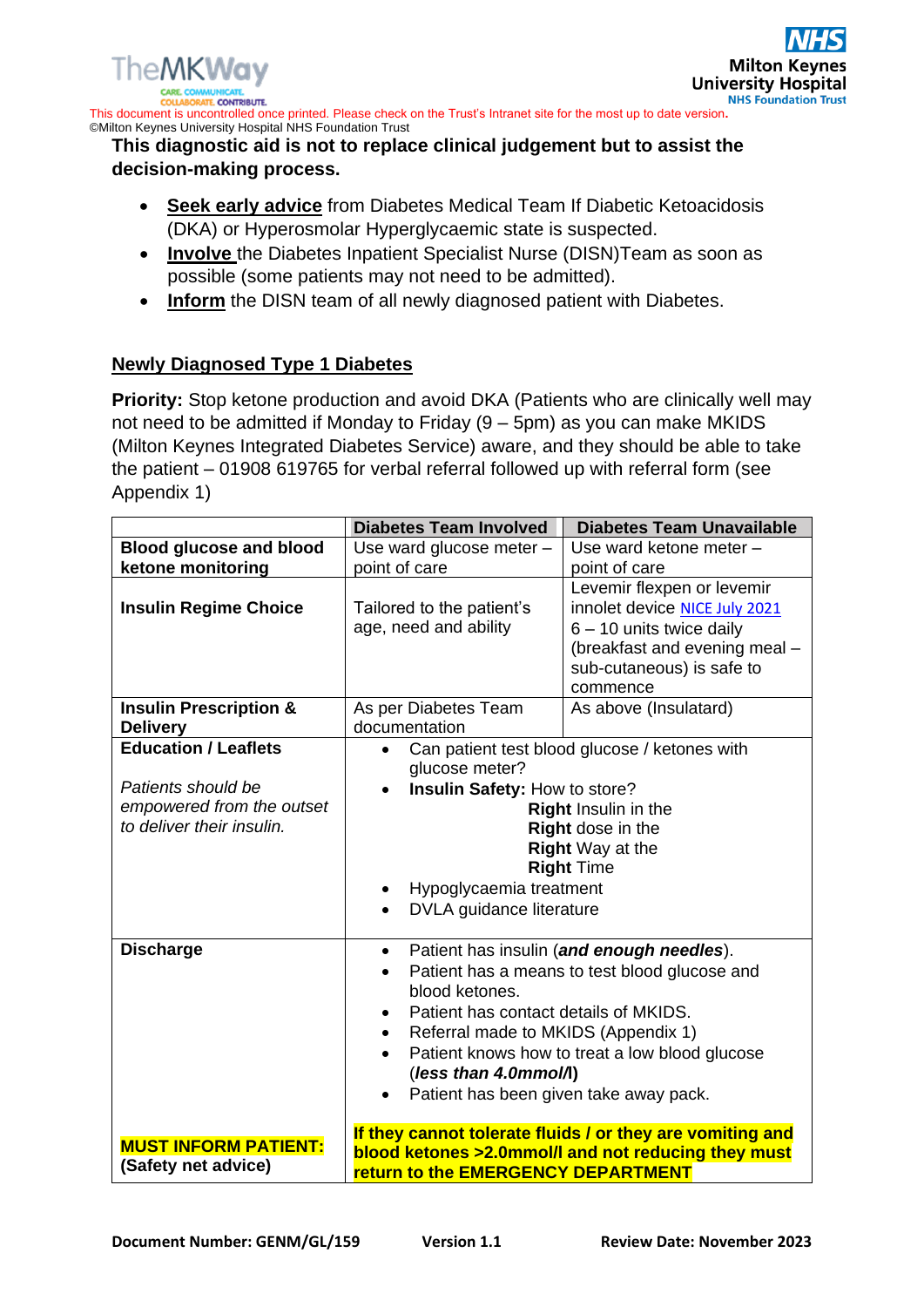## **Newly Diagnosed Type 2 Diabetes**

Most patients with a new diagnosis of Type 2 Diabetes do not need to be admitted (unless for another reason).

First line treatment (*if eGFR>30*), not underweight, eating and hydrated:

## **Metformin 500mg tablets**

|        | <b>During or</b><br><b>During or</b><br>straight after<br>straight after<br>evening meal<br>breakfast |                    |
|--------|-------------------------------------------------------------------------------------------------------|--------------------|
| Week 1 |                                                                                                       | $1 \times 500$ mgs |
| Week 2 | $1 \times 500$ mgs                                                                                    | $1 \times 500$ mgs |
| Week 3 | 1 x 500mgs                                                                                            | 2 x 500mgs         |
| Week 4 | 2 x 500mgs                                                                                            | 2 x 500mgs         |

**Gliclazide** may be added to improve glycaemia more rapidly – discuss with Medical Team (must be reviewed by GP on discharge as sometimes dose may need to be reduced)

## *Appendix 1*

MKIDS is a multi-disciplinary team consisting of Diabetes Consultants and Diabetes Specialist Nurses with administration support. They work alongside colleagues in primary care to provide high quality, local care for people living with diabetes **with a Milton Keynes GP.**

They are presently based at: Willen Surgery, Beaufort Drive, Willen, Milton Keynes MK15 9EY.

Hospital staff can use the [referral form](https://mkuhcloud.sharepoint.com/sites/MKIDS/Shared%20Documents/General/MKIDS/Referrals/MKUH%20referral%20form.docx) (link also attached) and refer directly to:

[mk.ids@mkuh.nhs.uk](mailto:mk.ids@mkuh.nhs.uk)

No encryption is required: Please put patients initials and **NHS number** in the subject field (the clinical system there works on NHS numbers).

**NB.** This service is presently only available Monday – Friday 9-5pm (*excluding bank holidays*)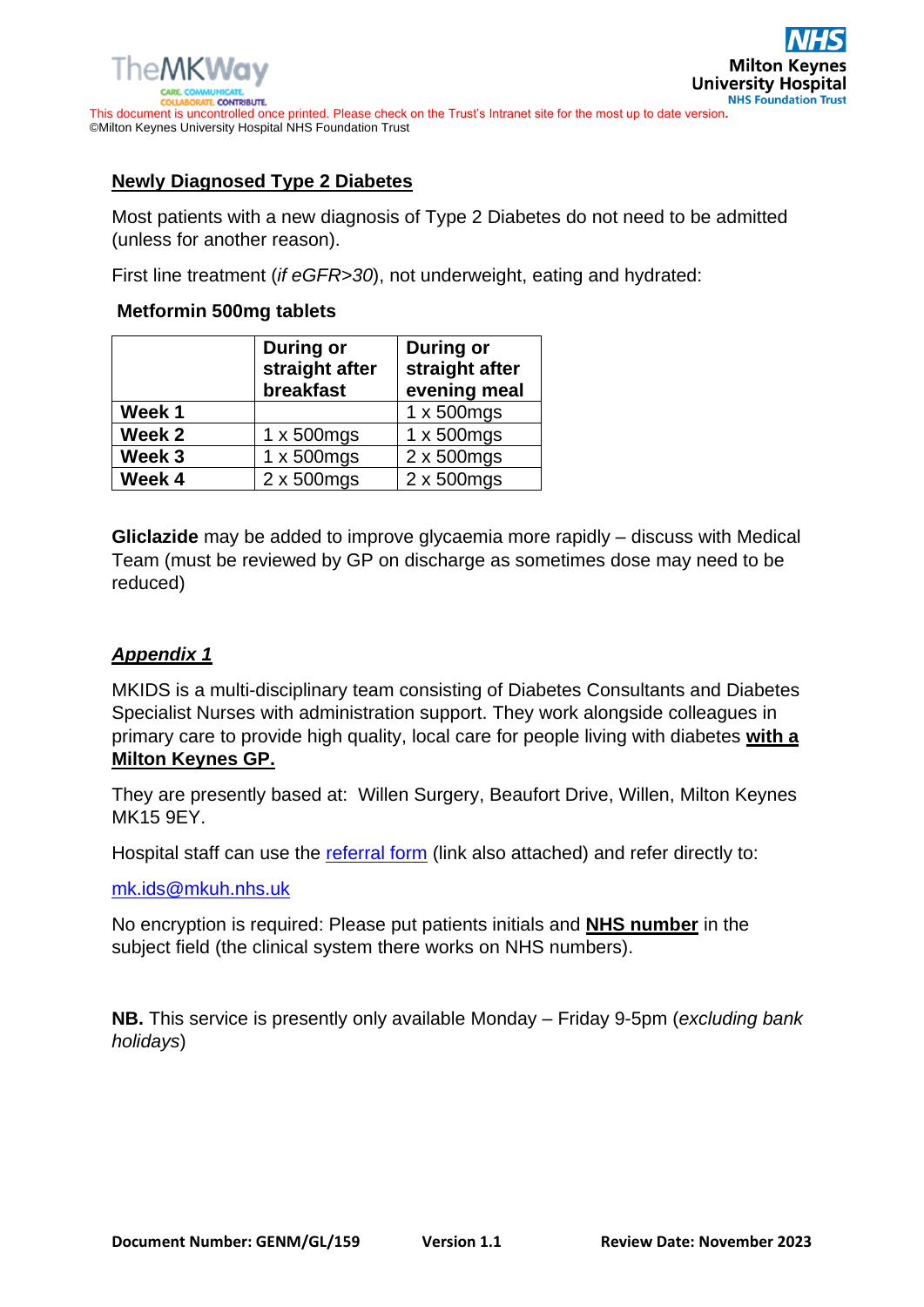



**THES CONSUMERTE:**<br>
COLLABORATE CONSUMPLENTE.<br>
This document is uncontrolled once printed. Please check on the Trust's Intranet site for the most up to date version. ©Milton Keynes University Hospital NHS Foundation Trust

# **MKIDS Referral Form**

| <b>Patient Details</b>         |                                                |                   |  |  |  |
|--------------------------------|------------------------------------------------|-------------------|--|--|--|
| Date of referral               |                                                | Referrer          |  |  |  |
| <b>Name</b>                    |                                                |                   |  |  |  |
| DOB:                           |                                                |                   |  |  |  |
| Telephone contact              |                                                |                   |  |  |  |
| NHS No.                        |                                                |                   |  |  |  |
| <b>GP Surgery</b>              |                                                |                   |  |  |  |
| (we can only take              |                                                |                   |  |  |  |
| referrals from MK GP)          |                                                |                   |  |  |  |
| <b>Type of Diabetes</b>        | Other - please state                           |                   |  |  |  |
| (Please state)                 |                                                |                   |  |  |  |
| Newly diagnosed?               | Choose an item.                                |                   |  |  |  |
|                                | <b>Admission</b>                               |                   |  |  |  |
| Date of Admission              |                                                | Date of Discharge |  |  |  |
| <b>GAD Antibody</b>            |                                                | Date taken        |  |  |  |
| <b>Primary Cause of</b>        |                                                |                   |  |  |  |
| Admission                      |                                                |                   |  |  |  |
| <b>Diabetes Concerns</b>       |                                                |                   |  |  |  |
| <b>During Admission</b>        |                                                |                   |  |  |  |
|                                | <b>Medication</b>                              |                   |  |  |  |
| <b>Current diabetes</b>        |                                                |                   |  |  |  |
| medication and doses /         |                                                |                   |  |  |  |
| changes                        |                                                |                   |  |  |  |
| Insulin regimen and            |                                                |                   |  |  |  |
| doses                          |                                                |                   |  |  |  |
| Steroid dose and if            |                                                |                   |  |  |  |
| reducing<br>Who administers    |                                                |                   |  |  |  |
| Insulin?                       |                                                |                   |  |  |  |
|                                |                                                |                   |  |  |  |
| self                           |                                                |                   |  |  |  |
| district nurses                |                                                |                   |  |  |  |
| relatives                      |                                                |                   |  |  |  |
| Meter given - type             |                                                |                   |  |  |  |
|                                | Ketone testing?<br><b>Outcome of admission</b> |                   |  |  |  |
| <b>DSN Intervention during</b> |                                                |                   |  |  |  |
| admission                      |                                                |                   |  |  |  |
| reason for referral to         |                                                |                   |  |  |  |
| <b>MKIDS</b>                   |                                                |                   |  |  |  |
|                                |                                                |                   |  |  |  |
|                                |                                                |                   |  |  |  |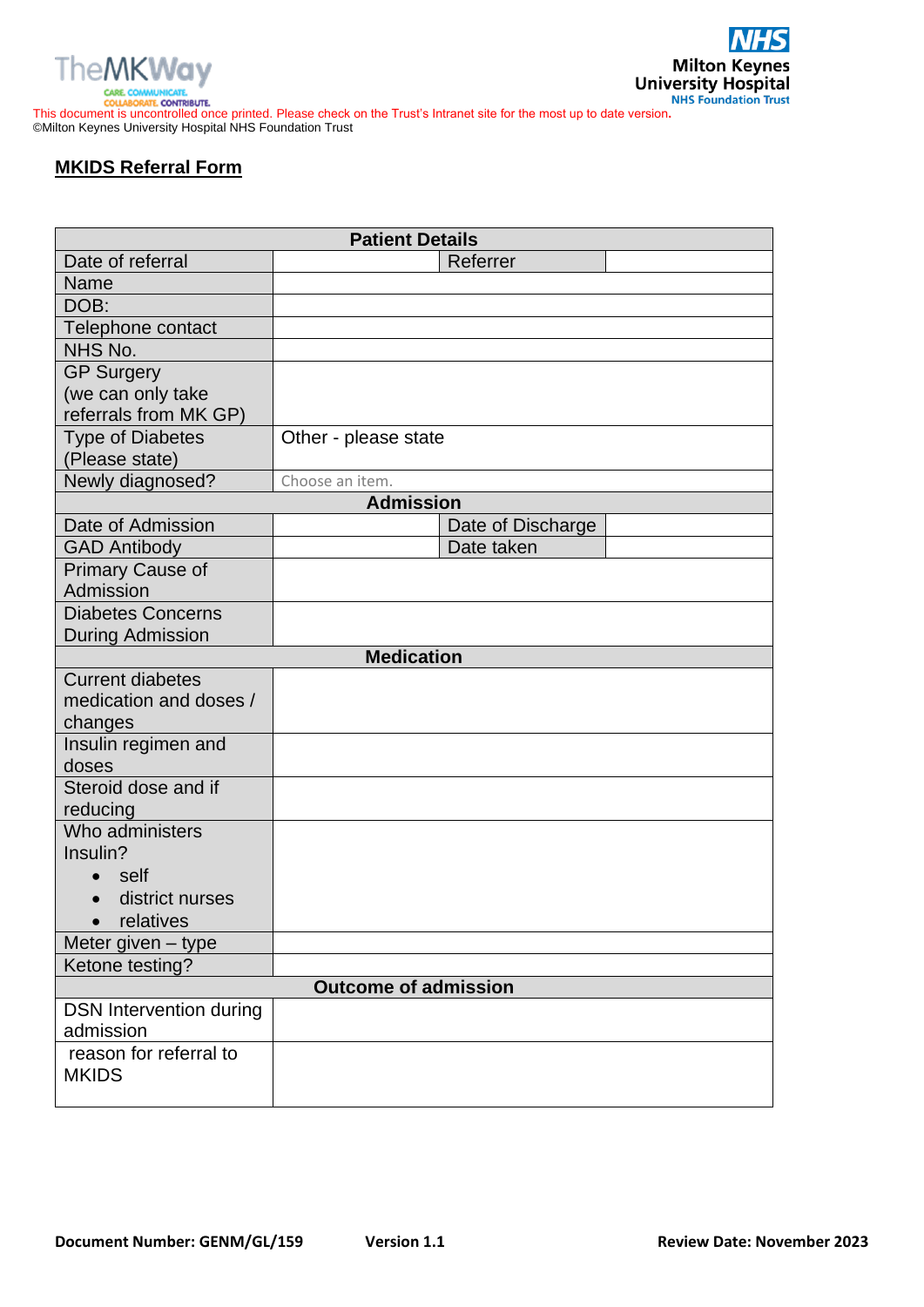

**Milton Key University Hospital NHS Foundation Trust** 

This document is uncontrolled once printed. Please check on the Trust's Intranet site for the most up to date version**.** ©Milton Keynes University Hospital NHS Foundation Trust

## **References**

World Health Organization & International Diabetes Federation (2006) *Definition and diagnosis of diabetes mellitus and intermediate hyperglycaemia: report of a WHO/IDF consultation*. [Online]. Geneva: World Health Organization. Available from: [https://apps.who.int/iris/bitstream/handle/10665/43588/9241594934\\_eng.pdf](https://apps.who.int/iris/bitstream/handle/10665/43588/9241594934_eng.pdf) [Accessed 26 October 2021]

World Health Organization (2011) *Use of glycated haemoglobin (HbA1c) in diagnosis of diabetes mellitus: abbreviated report of a WHO consultation*. [WHO/NMH/CHP/CPM/11.1]. [Online]. Geneva: World Health Organization. Available from:

[https://apps.who.int/iris/bitstream/handle/10665/70523/WHO\\_NMH\\_CHP\\_CPM\\_11.1\\_eng.pdf](https://apps.who.int/iris/bitstream/handle/10665/70523/WHO_NMH_CHP_CPM_11.1_eng.pdf) [Accessed 26 October 2021]

NICE 2021 : National Institute for Health and Care Excellence (2015; Last updated July 2021) *Type 1 diabetes in adults: diagnosis and management.* [NICE guideline NG17]. [Online]. Available from: <https://www.nice.org.uk/guidance/ng17> [Accessed 26 October 2021]

#### **5.1 Document review history**

| <b>Version number</b> | <b>Review date</b> | <b>Reviewed by</b> | <b>Changes made</b> |
|-----------------------|--------------------|--------------------|---------------------|
| ı.U                   | QZ21<br><u>.</u>   | CIG                | New document        |

#### **5.2 Consultation History**

| <b>Stakeholders</b><br>Name/Board | Area of<br><b>Expertise</b> | <b>Date</b><br><b>Sent</b> | <b>Date</b><br><b>Received</b> | <b>Comments</b>                                                                      | <b>Endorsed</b><br>Yes/No |
|-----------------------------------|-----------------------------|----------------------------|--------------------------------|--------------------------------------------------------------------------------------|---------------------------|
| Dr Humayun                        | Diabetes/<br>Endocrinology  | 28.06.21                   | 29.06.21                       | No change                                                                            | Yes                       |
| Dr Ali                            | Diabetes/<br>Endocrinology  | 28.06.21                   | 29.06.21                       | Changed GAD request &<br>Diabetes Medical Team to be<br>added                        | Yes                       |
| Dr Chandran                       | Diabetes/<br>Endocrinology  | 28.06.21                   | 13.07.21                       | Verbal – no change RR                                                                | <b>Yes</b>                |
| Dr Randhawa                       | Medicine<br><b>CSU Lead</b> | 28.06.21                   | 13.07.21                       | Verbal - no change                                                                   | Yes                       |
| Mel Kennedy<br>Siobhan Franklin   | <b>DISN</b>                 | 28.06.21                   | 28.06.21                       | No change                                                                            | Yes                       |
| <b>Elizabeth Winter</b>           | <b>DCN Medicine</b>         | 28.06.21                   | 30.06.21                       | No change                                                                            | Yes                       |
| Kelly Hodgson                     | <b>DISN</b>                 | 28.06.21                   | 6.7.21                         | Mon - Fri add for MKIDS<br>Glucose meter instead of<br>glucometer<br>MK GP for MKIDS | Yes                       |
| Jacqui Harrison                   | <b>DSN MKIDS</b>            | 28.06.21                   | 30.06.21                       | No change                                                                            | <b>Yes</b>                |
| <b>TDC</b>                        |                             | 13.9.21                    | 22.9.21                        | Replaces Diagnostic aid 16+                                                          | Yes                       |
| Pharmacy - Matt<br><b>Burnett</b> | Pharmacy                    | 10.9.21                    | 24.9.21                        | Change Insulatard to Levemir<br>as per NG17                                          | Yes, with<br>change       |
| Jayne Plant                       | Library                     | 10.9.21                    | 26.10.21                       | References added -<br>Diappbetes link added                                          | Yes                       |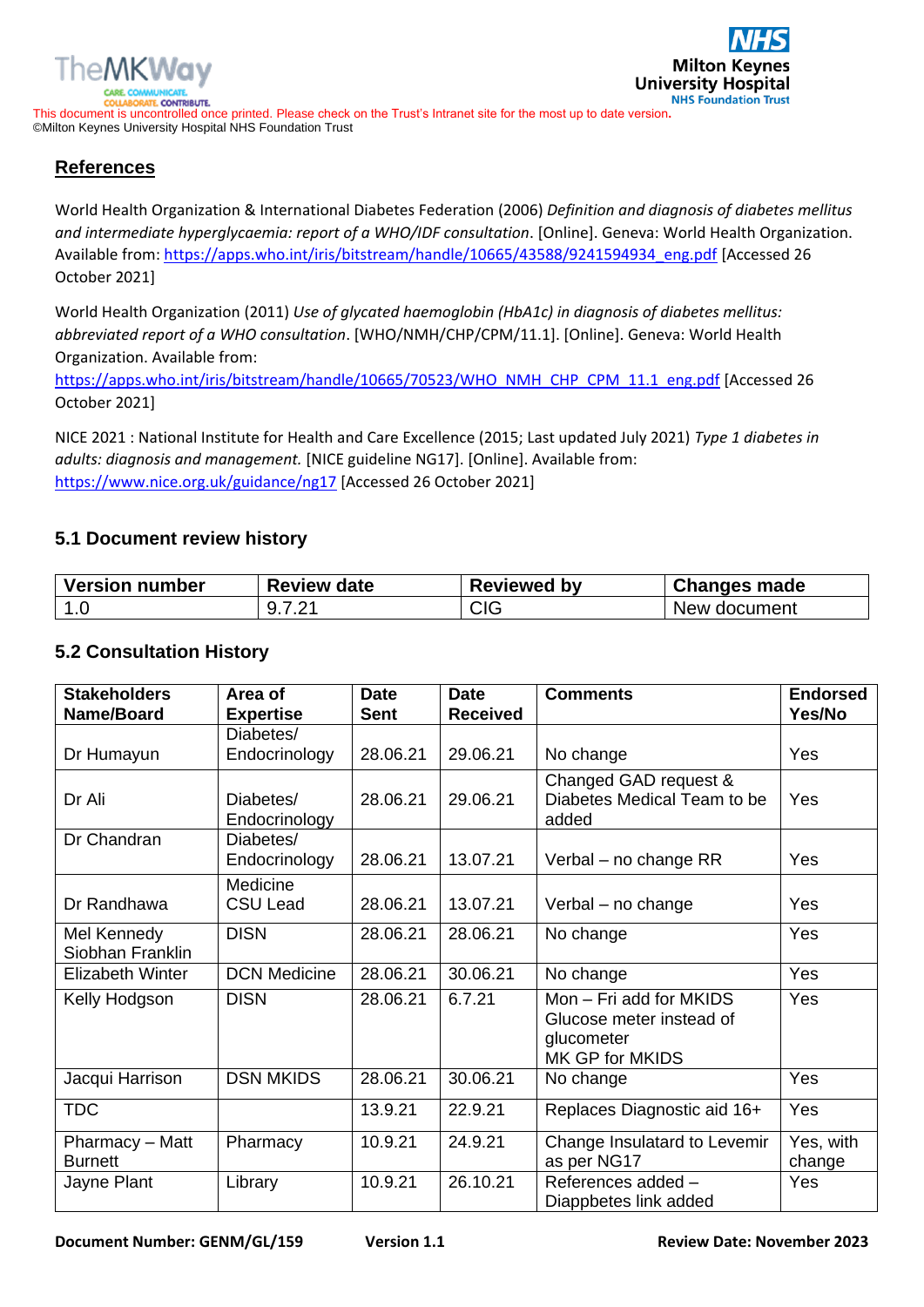

This document is uncontrolled once printed. Please check on the Trust's Intranet site for the most up to date version**.**

| ©Milton Kevnes Universitv Hospital NHS Foundation Trust |  |                       |  |                                |  |  |
|---------------------------------------------------------|--|-----------------------|--|--------------------------------|--|--|
| Julia Price                                             |  | 3U.<br>$\overline{1}$ |  | Sent for submission for noting |  |  |

## **5.3 Monitoring of Guideline**

#### How will compliance of this Guideline be evidenced?

| <b>Audit/Monitoring</b><br><b>Criteria</b> | Tool | <b>Audit</b><br>Lead | <b>Frequency</b><br>of Audit | <b>Responsible</b><br><b>Committee/Board</b> |
|--------------------------------------------|------|----------------------|------------------------------|----------------------------------------------|
| Review at CIG                              | n/a  | <b>CIG</b>           | 2 yearly                     | Medical CIG                                  |
|                                            |      |                      |                              |                                              |
|                                            |      |                      |                              |                                              |

#### **5.4 Equality Impact Assessment**

As part of its development, this Guideline and its impact on equality has been reviewed. The purpose of the assessment is to minimise and if possible, remove any disproportionate impact on the grounds of race, gender, disability, age, sexual orientation, religion or belief, pregnancy and maternity, gender reassignment or marriage and civil partnership. No detriment was identified. Equality Impact assessments will show any future actions required to overcome any identified barriers or discriminatory practice.

| <b>Equality Impact Assessment</b>                                                |           |                         |                                                    |  |                                            |                                |  |
|----------------------------------------------------------------------------------|-----------|-------------------------|----------------------------------------------------|--|--------------------------------------------|--------------------------------|--|
| <b>Division</b>                                                                  |           | <b>Medical Internal</b> |                                                    |  | Department                                 | <b>Diabetes</b>                |  |
| Person completing the EqIA                                                       |           | <b>Tessa Kidd</b>       |                                                    |  | Contact No.                                | Tessa.kidd<br>@mkuh.nh<br>s.uk |  |
| Others involved:                                                                 | <b>No</b> |                         |                                                    |  | Date of assessment:                        |                                |  |
| <b>Existing policy/service</b>                                                   |           |                         | Yes                                                |  | New policy/service                         | <b>New</b>                     |  |
|                                                                                  |           |                         |                                                    |  |                                            |                                |  |
| Will patients, carers, the public or staff<br>be affected by the policy/service? |           |                         | Yes                                                |  |                                            |                                |  |
| If staff, how many/which groups will be<br>affected?                             |           |                         | All staff                                          |  |                                            |                                |  |
|                                                                                  |           |                         |                                                    |  |                                            |                                |  |
| Protected characteristic                                                         |           | Any impact?             |                                                    |  | Comments                                   |                                |  |
| Age                                                                              |           |                         | <b>NO</b>                                          |  | Positive impact as the policy aims to      |                                |  |
| <b>Disability</b>                                                                |           |                         | <b>NO</b>                                          |  | recognise diversity, promote inclusion and |                                |  |
| Gender reassignment                                                              |           |                         | fair treatment for patients and staff<br><b>NO</b> |  |                                            |                                |  |
| Marriage and civil partnership                                                   |           |                         | <b>NO</b>                                          |  |                                            |                                |  |
| Pregnancy and maternity                                                          |           |                         | <b>NO</b>                                          |  |                                            |                                |  |
| Race                                                                             |           |                         | <b>NO</b>                                          |  |                                            |                                |  |
| Religion or belief                                                               |           |                         | <b>NO</b>                                          |  |                                            |                                |  |
| <b>Sex</b>                                                                       |           |                         | <b>NO</b>                                          |  |                                            |                                |  |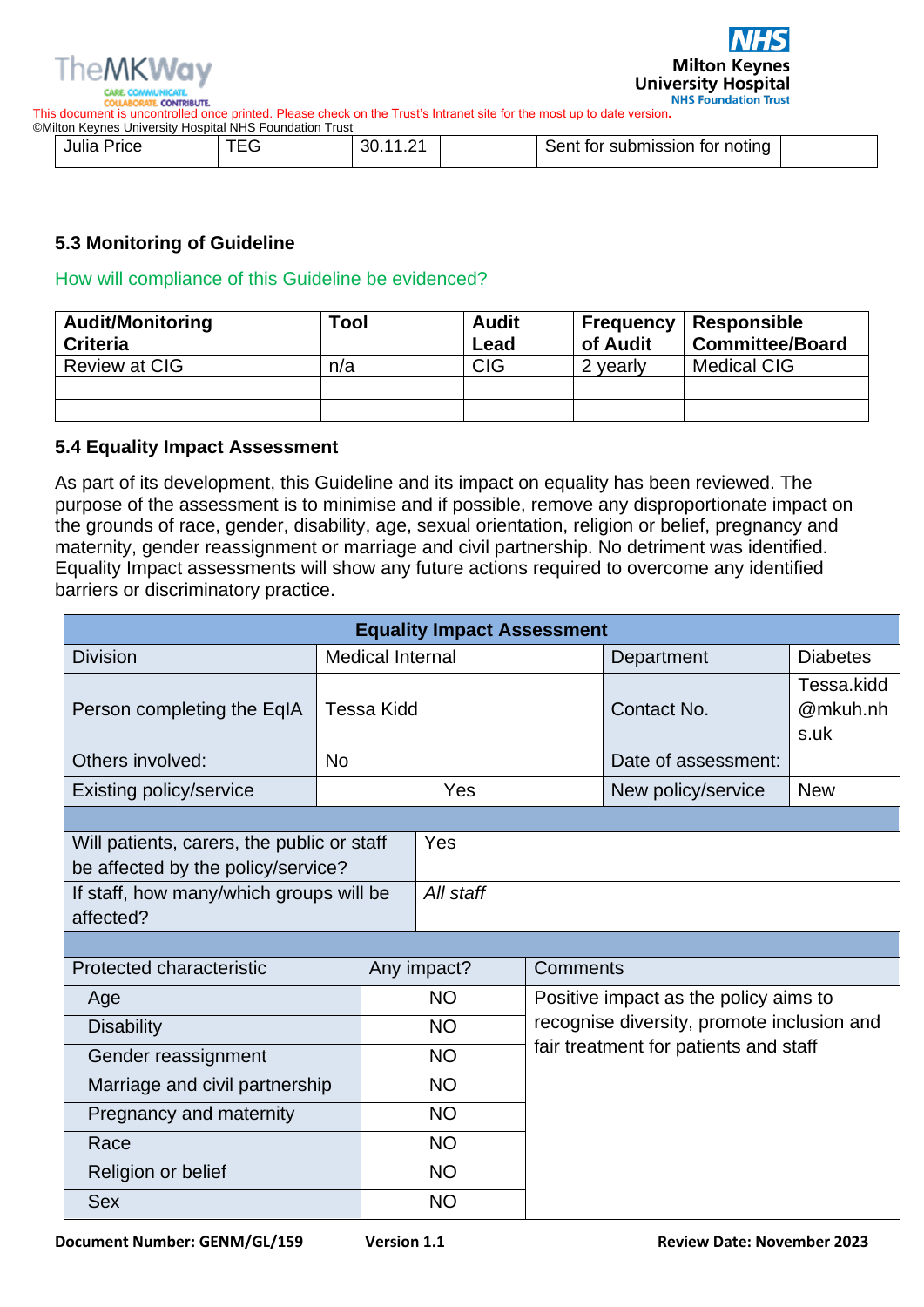

**VHS** 

The MKWay and the Maritime of the Trust's Intranet site for the most up to date version.<br>COLLABORATE CONTRIBUTE.<br>This document is uncontrolled once printed. Please check on the Trust's Intranet site for the most up to date ©Milton Keynes University Hospital NHS Foundation Trust

| <b>Sexual orientation</b>                                                        |                     | <b>NO</b>          |                  |
|----------------------------------------------------------------------------------|---------------------|--------------------|------------------|
|                                                                                  |                     |                    |                  |
| What consultation method(s) have you carried out?                                |                     |                    |                  |
| <b>E</b> mail with clinicians involved                                           |                     |                    |                  |
| How are the changes/amendments to the policies/services communicated?            |                     |                    |                  |
| E mail                                                                           |                     |                    |                  |
| What future actions need to be taken to overcome any barriers or discrimination? |                     |                    |                  |
| What?                                                                            | Who will lead this? | Date of completion | Resources needed |
| N/A                                                                              |                     |                    |                  |
|                                                                                  |                     |                    |                  |
| Review date of EqIA                                                              | <b>July 2023</b>    |                    |                  |